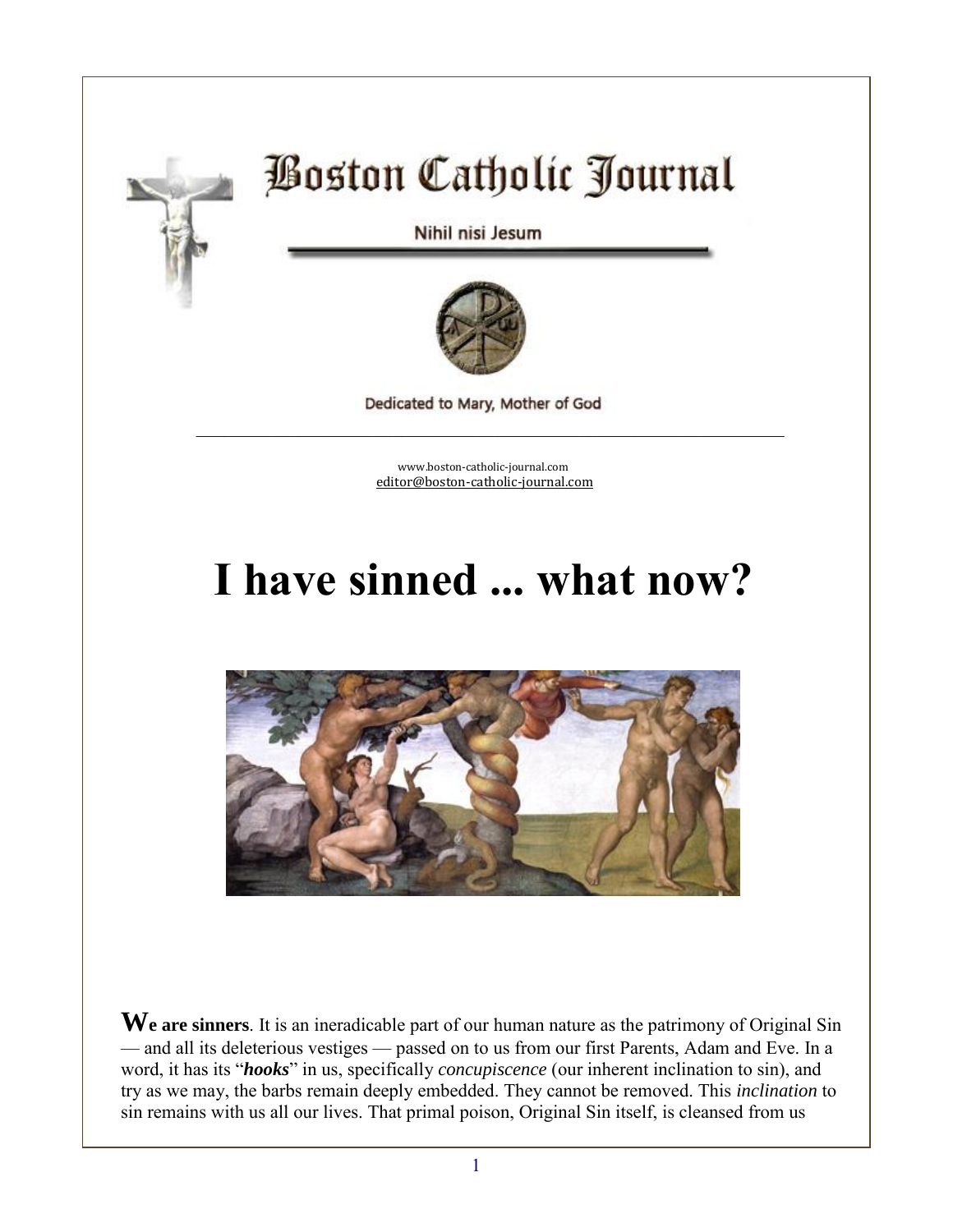through our Baptism, but the wound remains ... and remains open to the infection of sin. It must be kept sterile, free from the pathogens that surround it, awaiting the first opportunity to breach the barrier of *grace* and metastasize, to spread the deadly infection into every area of our lives. This requires Actual Grace — and Actual Grace depends upon our cooperation with God in avoiding sin and the near occasion of sin, much as we would avoid a virulent bacterium that we know, once exposed to, is perilous to us. God calls us away from it — from sin — and we must cooperate with that divine call to avoid what will seriously harm us, and may likely kill us. It is quite that serious.

But we are fallen in our nature, and lifelong heirs to that dangerous patrimony from Adam and Eve. We fall. Despite the clear admonition by God and even the canons of reason, we sin.

## **What then?**

As one who comes to his senses and realizes that the beautiful Belladonna was deadly — and turned out to be "Deadly Nightshade" — we seek the remedy. We are not slow in doing so, but act at once, in fact, *instantly* when the realization is upon us that our very lives are now in very real danger.

In the case of mortal sin, no worldly doctor or hospital will avail us anything. There is one and only one antidote and its stages unfold progressively. Let us look at them:

First we cast away the deadly nightshade and flee from the copse! We run from it as if our lives depended on it — and they do. We flee from the *occasion* that introduced us to it and with all our hearts we are determined to return to it no more. We place distance between ourselves and the peril.

Immediately we seek the remedy, imploring the Actual Grace that will bring us to forgiveness by God. The longer we wait, the more the poison of sin courses through us and the deadlier its consequences, the uglier its blight. We do not have the time or the leisure examine it in retrospect or to dispute its causes. It is imperative that we act at once!

#### **What to do**

We fall to our knees (*literally*, not figuratively) and at once implore God's forgiveness — *never* presuming it! To comfortably *presume* the forgiveness of God is itself a sin — the *sin of presumption*, in other words, the presumption that God *must* and will forgive us *no matter what*. If we approach God with the mistaken notion that He is *obligated* to forgive us because He is God, we are quite wrong: *God is not our debtor: we are His!* We cannot approach God to seek what we mistakenly believe is *ours* — in this case forgiveness — *by right*! This is nothing short of compounding sin with insolence!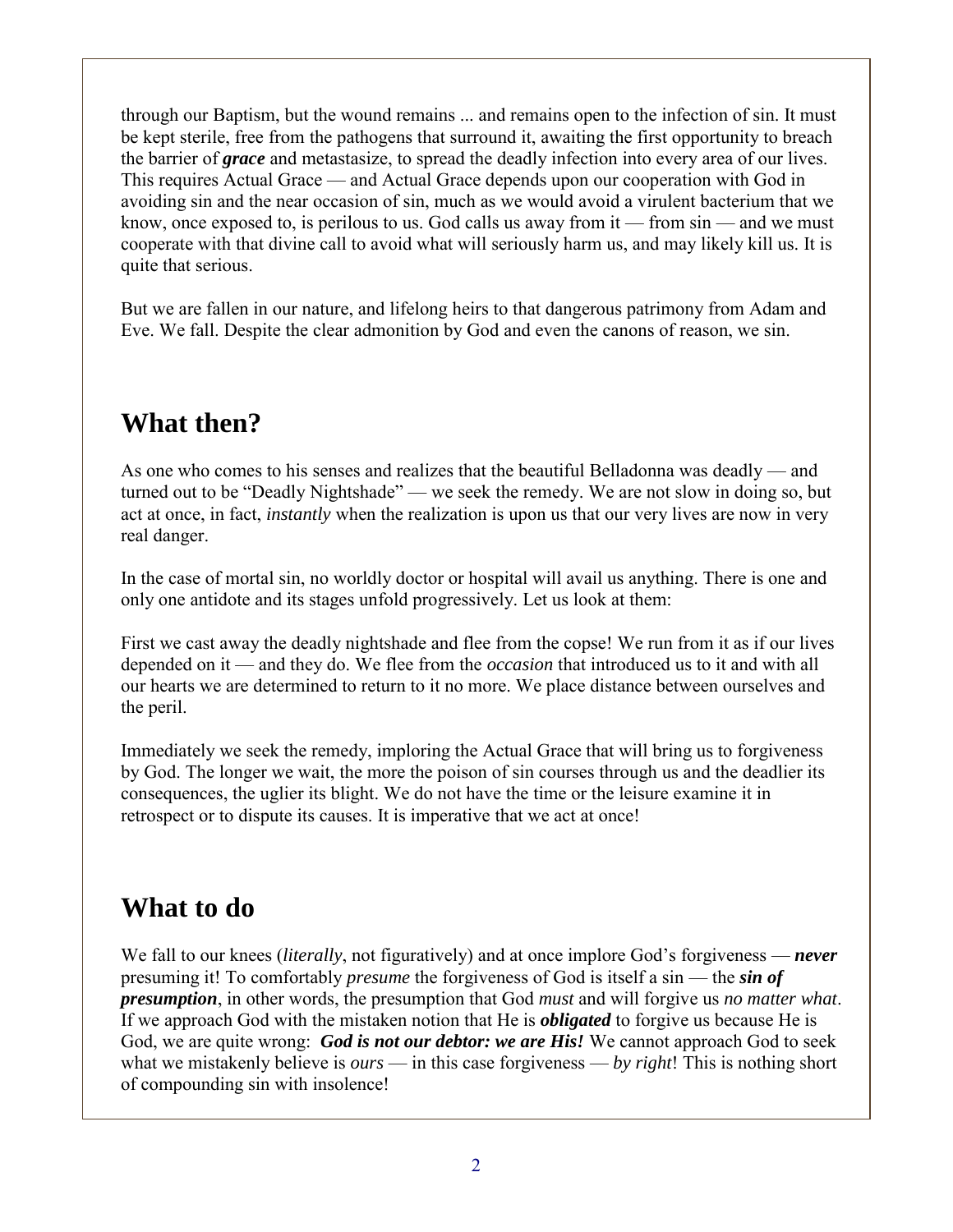We express in the greatest anguish possible ... our sincere sorrow for *what* we have done and to *Whom* we have done it! We do not plead excuses! That is another poison altogether. We do not lay the blame on others, or appeal to "mitigating" circumstances: we justly and completely assume it ourselves: *totally and in absolute humility*. It is *our* fault — no matter the circumstances and no matter our weakness or susceptibility to the sin. God knows far better than we do, and any "attenuating circumstances" (if any) He is well aware of — far more than you are.

Ask forgiveness *in* the Name of Jesus Christ and *through* Jesus Christ and plead for the *intercession* of Mary, Mother of Mercy. Call upon the Saints to plead your cause! Invoke the Holy Company of Martyrs to pray *with* you and *for* you and to *assist* you in your prayer, that it be absolutely sincere and acceptable to God, the Father of Mercies.

And then make the "firm resolution" — the genuine and heartfelt resolution to sin no more especially in the sin for which you now express your sorrow. If you are "ashamed" that is quite beside the point. That is selfish self-love: you have disappointed *yourself* ... and this is far removed from recognizing that you have sinned against God Himself! You feel yourself a fool. That, too, is beside the point, even though you have behaved like a fool and deserve the derision due a fool.

How, you may ask, do you know that your resolution to sin no more this way is real? A pretty good test is to be found in the answer to this question: If you could go back in time and encounter that temptation to sin exactly as you had when you fell into it, would you *really* "*not* do it again"? Only you can answer that, and the likelihood of your forgiveness by God very much depends upon it. It is a fairly good test of *sincerity*.

#### **First and foremost**

- *Your first act* is to immediately *recognize* and *acknowledge* that you have sinned against God ... *the instant* that the sin is committed or enacted.
- Go to your knees before your God, confess your sin and express your sincerest sorrow.
- You **MUST** go to Confession! God's priest is the only person on earth able to absolve you of your sin through the *Sacrament of Penance*.
- It is true that *perfect sorrow* is conducive to God's forgiveness. He is a loving Father. But Christ gave His priests the sacramental ability to forgive sins in Him and through Him and His Church. If it was given, it must be used.